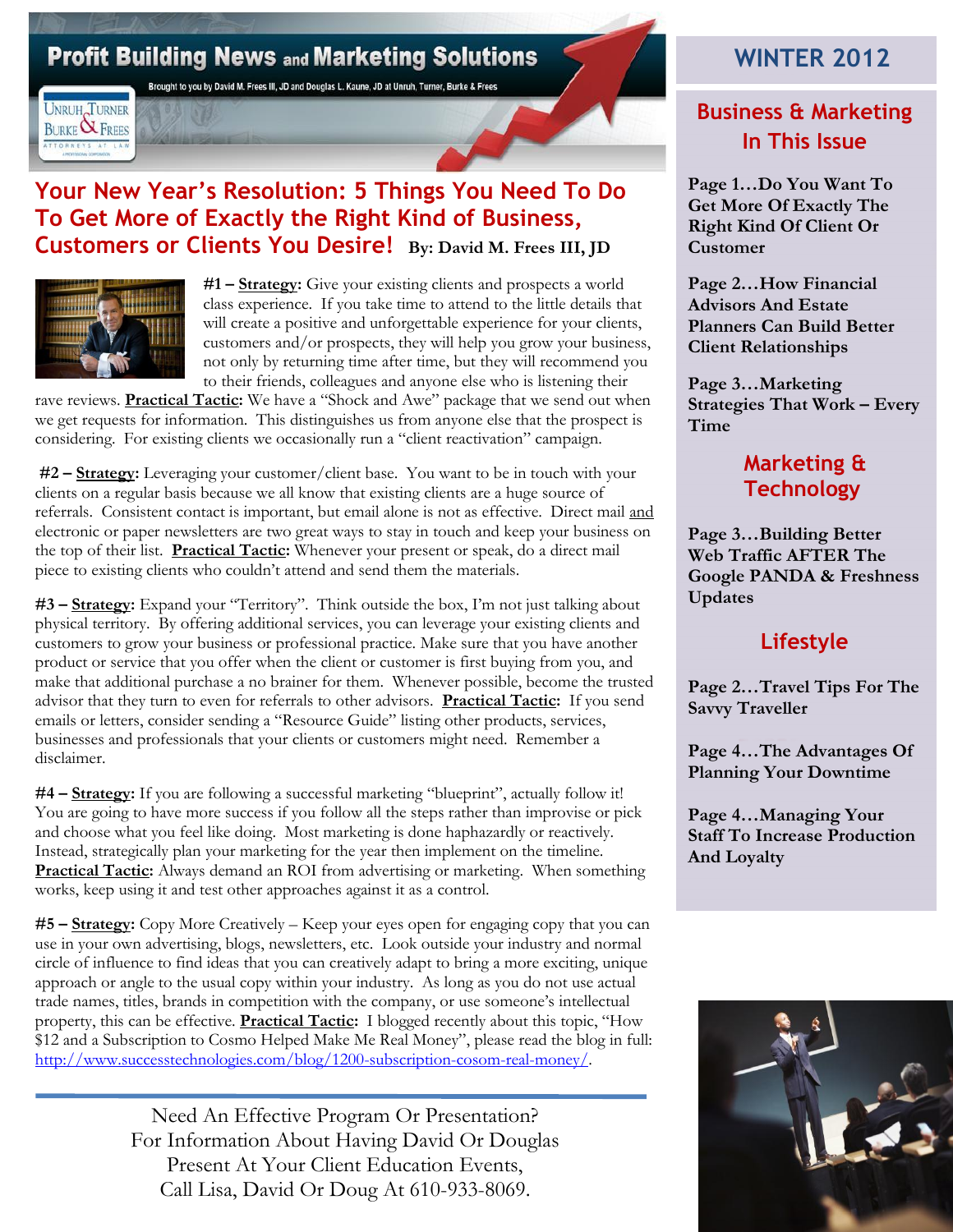# **Using Taxis Abroad**

While many of us might not feel inclined to spend our hard-earned cash on cab fares while at home, the luxury of being taken door to door when relaxing on vacation in a foreign country is one that is irresistible.

After all, not only does it save on shoe leather and energy, but it also gets around the problem of getting hopelessly lost. Using taxis abroad, however, is something that requires a certain degree of care, because the way that taxi firms work in foreign countries isn't always the same as at home.

The UK is a good example of a country where special caution needs to be observed. There you will find not only the traditional style of black (and sometimes other-colored) taxi cabs that are instantly recognizable and are controlled and regulated by the local authorities, but also private-hire taxis that could be of any make, model or color. While the former are permitted to pick up passengers who hail them in the street or are waiting at taxi ranks, the latter are allowed to transport only prebooked customers. Of course, that doesn't mean that private-hire drivers always ignore people who flag them down from the sidewalk, but for passengers this can be an extremely dangerous thing to do, as there have been cases of regular drivers posing as registered cabbies just to earn some extra money.

Before traveling abroad, to ensure your own safety, always check out the system that is used in the country that you will be visiting.



## **Using Client Beneficiary Designation Review To Strengthen Professional Bond By: Douglas L. Kaune, JD**



The preparation of a Will or Trust document should not be the final step in making sure that a client's estate plan is fully established. Beneficiary designations on assets such as life insurance, IRA'S, 401K's, Annuities and pension/profit sharing plans will take precedence over directions set forth in a Last Will and Testament. Jointly owned assets will also transfer to the surviving joint asset

owner regardless of the beneficiaries designated under a Will. It is very important that individuals coordinate their beneficiary designations and ownership titling with the wishes set out under their Will or the Trust created during their lifetime. You can play a large role in making sure that happens!

The Last Will and Testament only serves to transfer those assets which become a part of a person's probate estate. A probate estate is made up of assets that were in a decedent's own name at the time he or she passed away or those assets that were paid to the estate after the date of death. Because the beneficiary designation or joint ownership of an asset will cause a transfer outside of the probate estate, these assets will not be distributed in accordance with the Will.

If a client has trusts under his or her Will benefitting certain individuals, it is imperative that they coordinate the beneficiary designations on life insurance and potentially Annuity, IRA and 401K accounts to pay to the trusts and not the individuals. Parents of young children may create a Will that provides for a trust and appoints a Trustee to watch over assets for minor beneficiaries until they reach a certain age. Other parents choose to create divorce, creditor and asset protection trusts or special needs trusts for their adult children. Regardless of who the trust is created for or the purpose of the trust, the beneficiary designations will have to be coordinated to allow the plan to work properly.

Despite the creation of the testamentary trust, the client may not follow through to properly modify beneficiary designations. Please note that very specific trust and beneficiary designation language must be used to gain beneficial "stretch" treatment for IRA's and 401k's paid to trusts. We will review this language more fully in later articles. If a beneficiary designation is never changed, the asset circumvents the planning that was done under the Will. The assets would either be paid to the previously designated beneficiary resulting in a risk of substantial tax loss, loss of creditor and asset protection or failure to protect assets for a minor or disable beneficiary.

The preparation of Wills and Trusts should not be the final step in the planning process. It is our suggestion that you remind clients to review all of their beneficiary designations and titling of assets to insure coordination with planning done under their Wills or Trusts. We are not saying that you should be responsible for every designation form for each and every client. However, a review of client beneficiary designations will be a tremendous value added service that will have a significant perceived benefit to your client. I will venture to guess that, if this is not already a regular practice, you will be surprised at the number of clients who have incorrect beneficiary designations. Your relationship will be strengthened and will allow you to increase the scope of your representation. Please also make sure to encourage your client to consult with legal and tax advisors for some of the more nuanced issues relating to the beneficiary designations on income tax deferred assets.

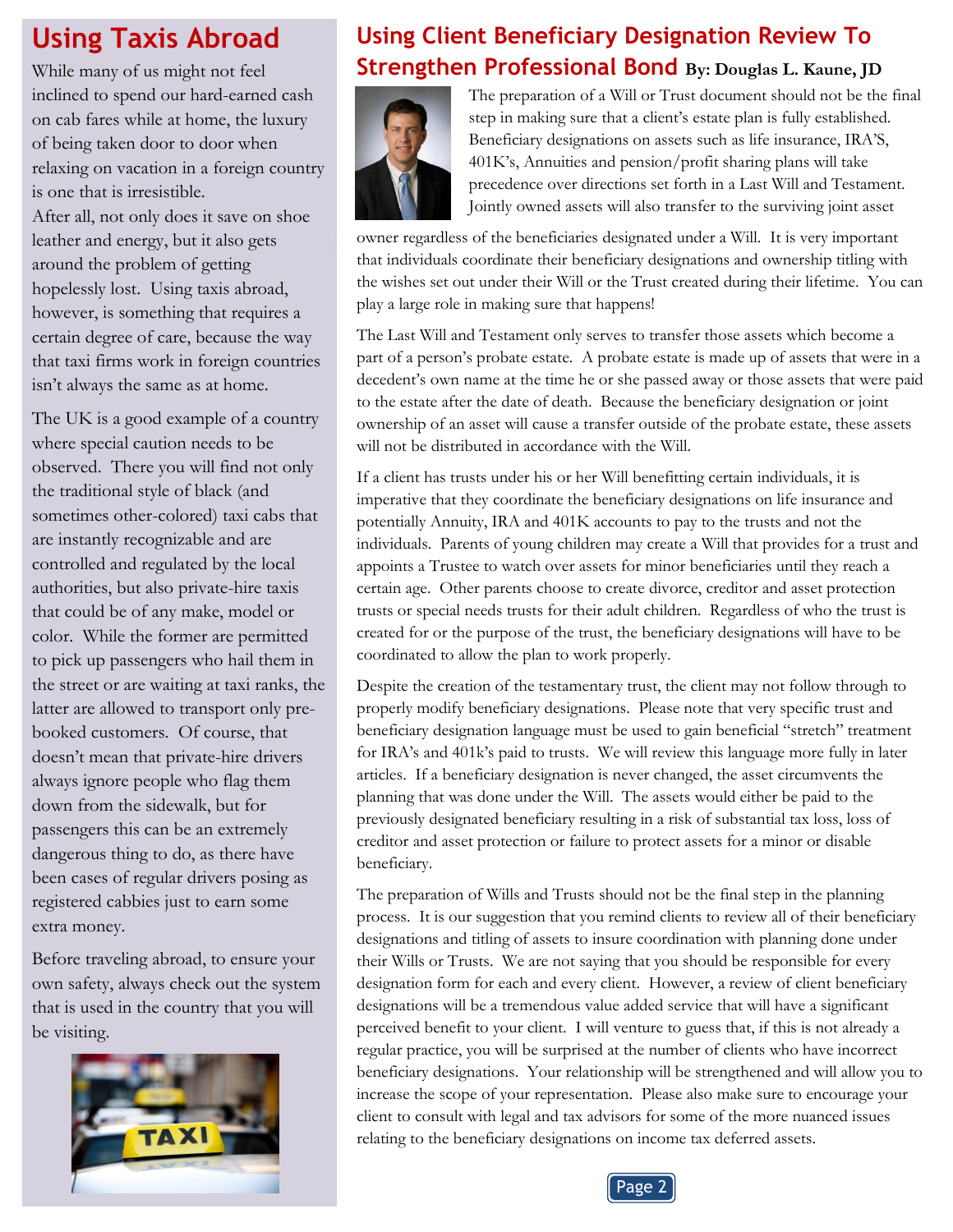#### **Getting Back to Basics: What Google** *Really* **Wants from Your Website By: Foster Web Marketing**

#### **Bounce Rate, Time on Site, Page Views …What Does It All Mean?**

Are you tired of hearing about the Google Panda update? Well, don't worry; we aren't trying to strike fear into the hearts of lawyers across America. We just want to get practical. Let's break it down and find out what it is the search giant is really searching for. Here's an analogy to show you how Google is measuring websites and ranking them in the post-Panda world:



Imagine that you own a high-end coffee shop on 5th Avenue in Manhattan. Like any small business, you have to dig into a niche, so you sell fair-trade coffee and organic blends from South America, Africa, and Europe. This is expensive real estate, just like the first page of search results, and you can't afford to let people come into the store and walk out with nothing.

A person comes into the store looking for "organic, fair-trade Guatemalan coffee beans" (a great long tail keyword!). They find that you carry it. So what does this potential customer do now? Do they convert into a customer by purchasing the coffee? Do they leave or "bounce" because they can't find enough information about this product? Does an employee offer to help them with any questions, like your website might offer a live chat service? Are they offered a free sample, like your website might offer a book?

Ideally, this person should be overwhelmed by free information. You want them to walk down every aisle or view lots of pages on your site. You want them to stay long enough to learn more about the coffee you offer and leave excited to tell friends about it.

What we have to remember about Google is that they are a business. They don't care what you do or who you are. They want to please their own customers. They do this by providing the most accurate search results with the best websites. They use measurements like bounce rate, time on page, and page views as natural indicators of what people think of your site. A low bounce rate and many page views signify that your site is helpful and relevant. Since you don't have the opportunity to interact with each person who visits your website, you need to have the right tools in place to entice them to stick around.

It all starts with great content, since that is how people will find you, but that isn't enough. You need video to keep people on your site. Video is the best way to increase the amount of time people spend on your site and is one of the best "engagement objects" currently available to web marketers. Your pages need to load fast and look great. If your site design is more than a few years old, it's time to consider a redesign. Dig into your Google Analytics and look for pages that are performing poorly. Update these pages with video, photos, better content, social media sharing tools, and free offers.

 As it turns out, Google Panda is not that complicated. Google is getting smarter, and they will stop at nothing to provide searchers with the best results. However, they move fast, and you will have to act quickly to keep up!

Foster Web Marketing offers redesigns, video production, content writing, and live chat…all features that you need to implement if you want to keep up. Call us at 888-886-0939 to learn more!

#### **Is Your Website Lacking Traffic? Here are some ideas to increase time on site and page views.**

**By: David M. Frees, III.**

**We have effectively used our website to keep existing clients engaged and to attract prospective clients. We utilize on-line questionnaires and surveys as well as informational video and free report offers.** 

**One of our most requested reports is "The Ten Most Common Mistakes Executors Make and How to Avoid Them". We follow up with a personalized letter and hard copy of the report with prospects that are local.** 

**Another popular spot on our website is "The Estate Plan Evaluator" which is a series of questions (with point values assigned to each answer). Depending on how many points you accumulate, you get an idea of the urgency to update your estate planning documents and a ball park on the cost involved.** 

### **The Family Meeting**

**We offer a flat fee to host and coordinate family meetings.** 

**When our mutual clients have complicated business, investments, succession or estate plans, a family meeting with all of the family advisors can be highly beneficial and have high perceived value to a client.**

**IF YOU HAVE A CLIENT THAT WOULD BENEFIT - PLEASE CALL LISA TO COORDINATE: 610-933-8069.**